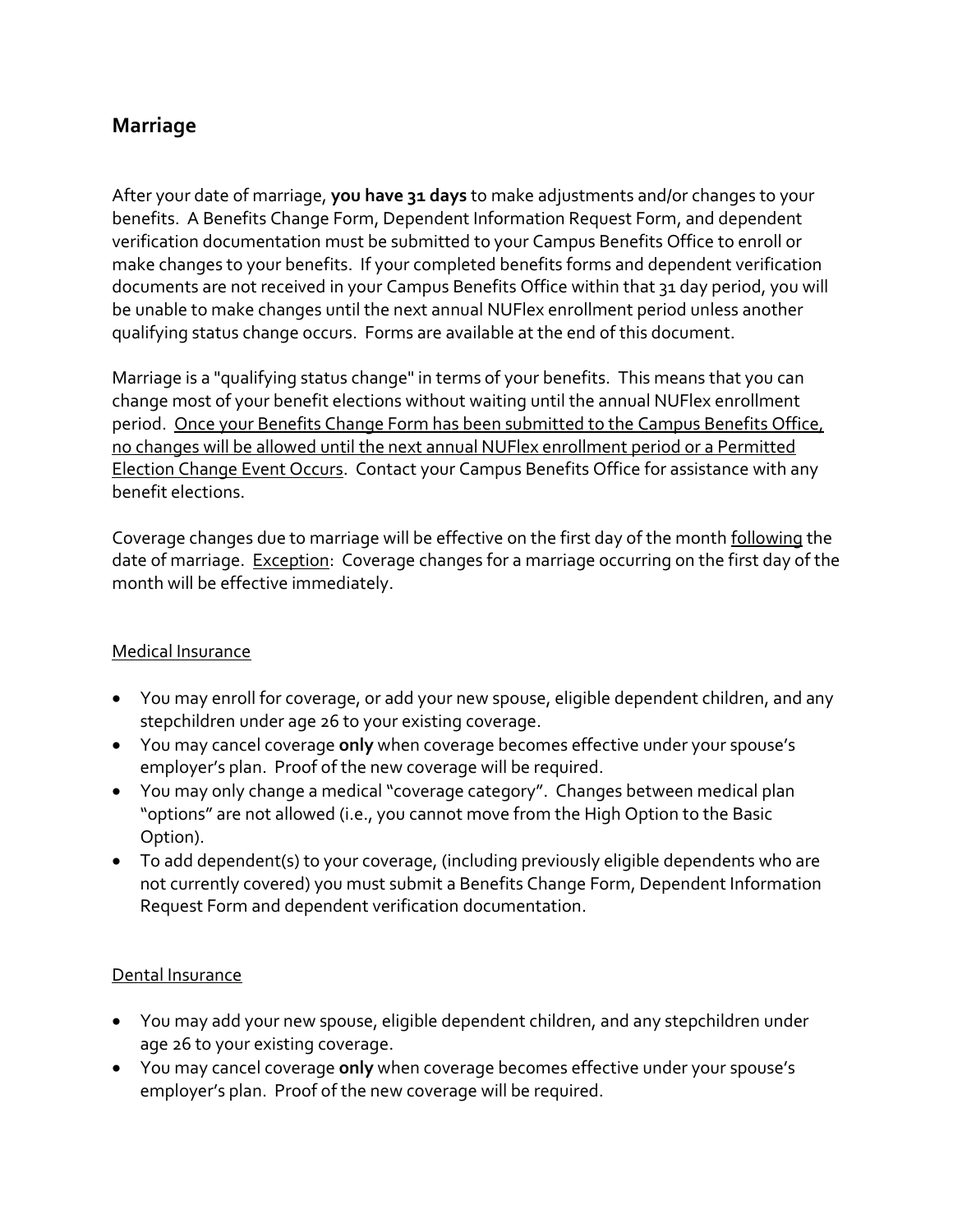To add dependent(s) to your coverage (including previously eligible dependents who are not currently covered), you must submit a Benefits Change Form, Dependent Information Request Form and dependent verification documentation.

### Vision Care Insurance

- You may add your new spouse, eligible dependent children, and any stepchildren under age 26 to your existing coverage.
- You may cancel coverage **only** when coverage becomes effective under your spouse's employer's plan. Proof of the new coverage will be required.
- To add dependent(s) to your coverage (including previously eligible dependents who are not currently covered), you must submit a Benefits Change Form, Dependent Information Request Form and dependent verification documentation.

## Voluntary Life Insurance

- You may enroll, increase, decrease or cancel voluntary life insurance coverage and/or make changes to your tobacco/nicotine designation.
- If you enroll or increase coverage, you must complete an Assurity Life Insurance Statement of Health Form.
- To make a change to your coverage, you must submit a Benefits Change Form.

## Accidental Death & Dismemberment Insurance (AD&D)

- You may enroll, increase, decrease, or cancel AD&D coverage without proof of insurability.
- To make a change to your coverage, you must submit a Benefits Change Form.

#### Dependent Life Insurance Spouse

- You may enroll for Dependent Life Insurance Spouse coverage.
- You may cover your spouse for \$10,000 with no proof of insurability, provided they are not legally disabled. Coverage amounts of \$20,000 or \$50,000 require the completion of an Assurity Life Insurance Statement of Health Form.
- To make a change to your coverage, you must submit a Benefits Change Form.

#### Dependent Life Insurance Child

You may enroll, increase, decrease, or cancel Dependent Life Insurance Child coverage.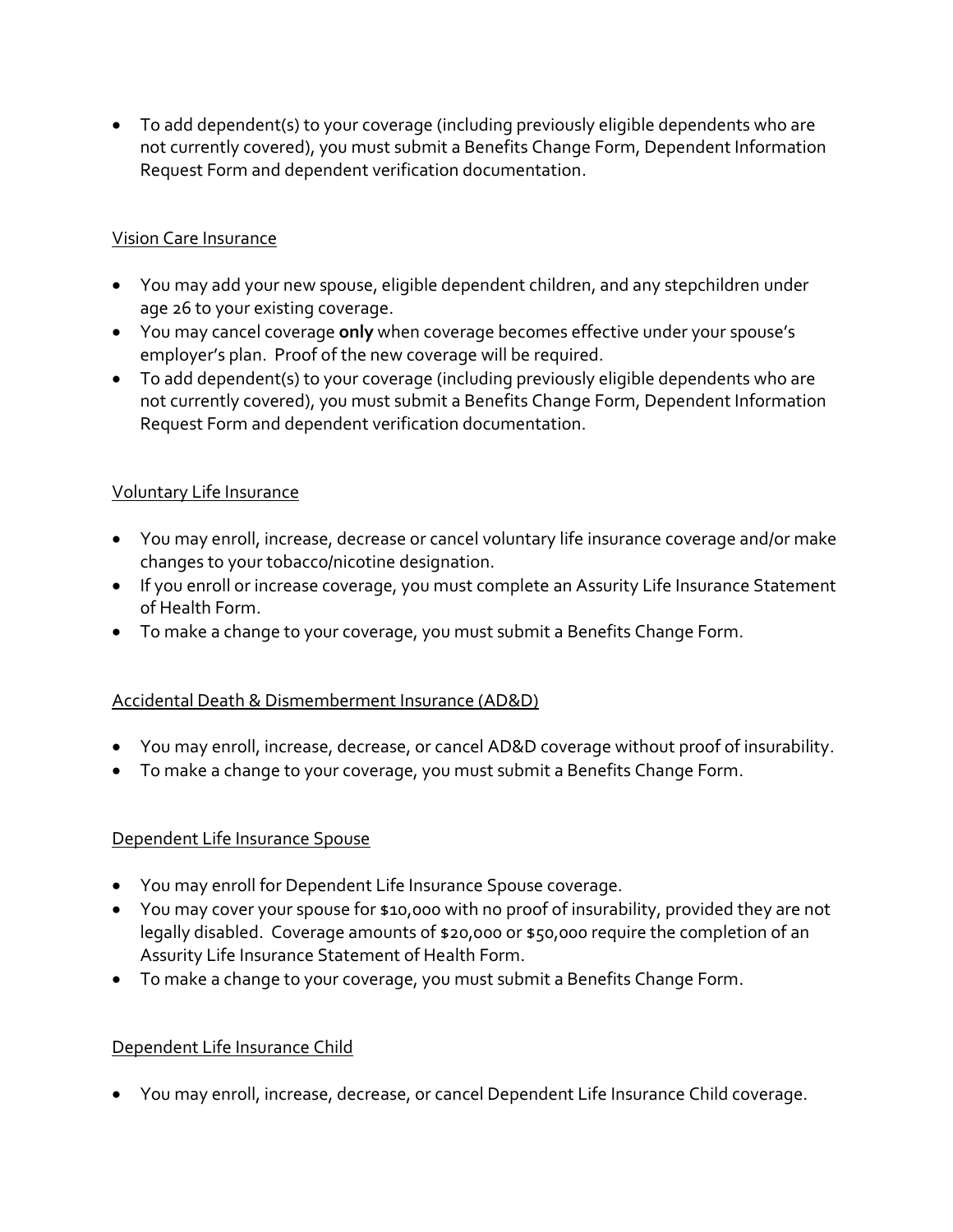- You may provide dependent life insurance coverage for newly eligible dependent children and/or stepchildren under the age of 26 with no proof of insurability, providing they are not legally disabled.
- If you enroll or increase coverage for other dependent children, you must complete an Assurity Life Insurance Statement of Health Form.
- To make a change to your coverage, you must submit a Benefits Change Form.

## Long Term Disability Insurance (LTD)

- You may enroll, cancel, or change your LTD option. If you are increasing LTD coverage, or enrolling for the first time, benefits are subject to the 3-12 month pre-existing condition exclusion.
- To make a change to your coverage, you must submit a Benefits Change Form.

## **Health Care Flexible Spending Account**

- You may enroll or increase your Health Care Flexible Spending Account contribution.
- Contributions may not however, be decreased at this time.
- Only those expenses incurred after the effective date of the change will be covered or reimbursable.
- To make a change to your coverage, you must submit a Benefits Change Form.

## Dependent Care Flexible Spending Account

- You may enroll or increase your Dependent Care Flexible Spending Account contribution.
- You may also decrease your contribution or cancel coverage if your new spouse is not employed or makes a Dependent Care election under his or her employer's plan.
- Only those expenses incurred after the effective date of the change will be covered or reimbursable.
- To make a change to your coverage, you must submit a Benefits Change Form.

Benefit forms needed to make a benefits change due to marriage:

[Benefits Change Form](http://www.nebraska.edu/docs/benefits/BenefitsChangeForm.pdf) [Dependent Information Request Form](http://www.nebraska.edu/docs/benefits/DependentInformationRequestForm.pdf) Dependent [Verification Documentation](http://www.nebraska.edu/docs/benefits/DepVerDocReq.pdf) [Assurity Life Insurance Statement of Health Form](http://www.nebraska.edu/docs/benefits/StatementofHealthForm.pdf)